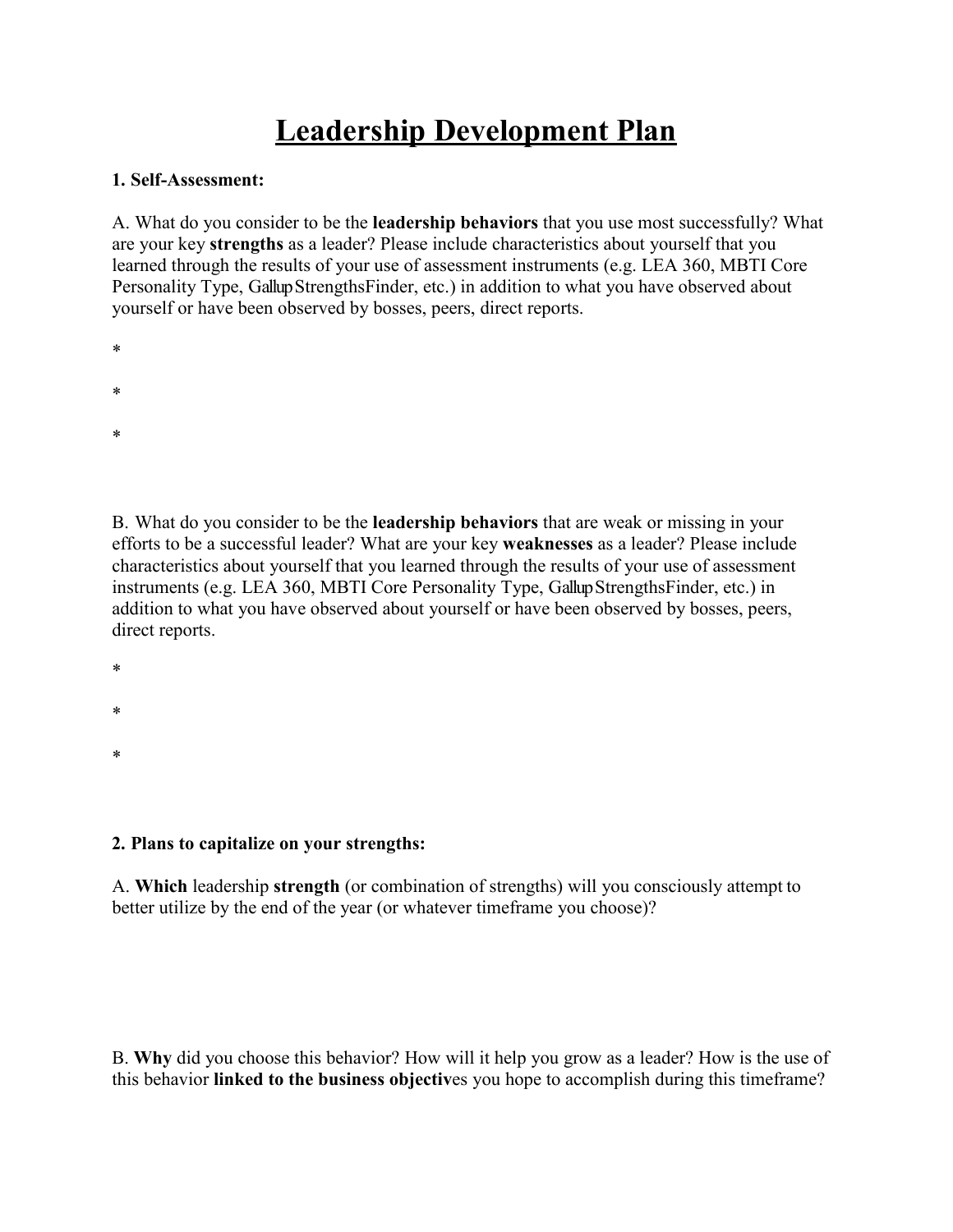C. What is your **plan of action**? Describe the steps you will take to better utilize this behavior. For each step, describe **what you will do, with whom, by when and how**. What **milestones** will you accomplish along the way that will help document that you are succeeding with this plan?

| 1.               |  |  |  |
|------------------|--|--|--|
| 2.               |  |  |  |
| 3.               |  |  |  |
| $\overline{4}$ . |  |  |  |
| 5.               |  |  |  |
| 6.               |  |  |  |
| 7.               |  |  |  |

## **3. Plans to improve on your weaknesses:**

A. **Which** leadership **weakness** (or combination of weaknesses) will you consciously attempt to improve by the end of the year (or whatever timeframe you choose)?

B. **Why** did you choose this behavior? How will it help you grow as a leader? How is the use of this behavior **linked to the business objectives** you hope to accomplish during this timeframe?